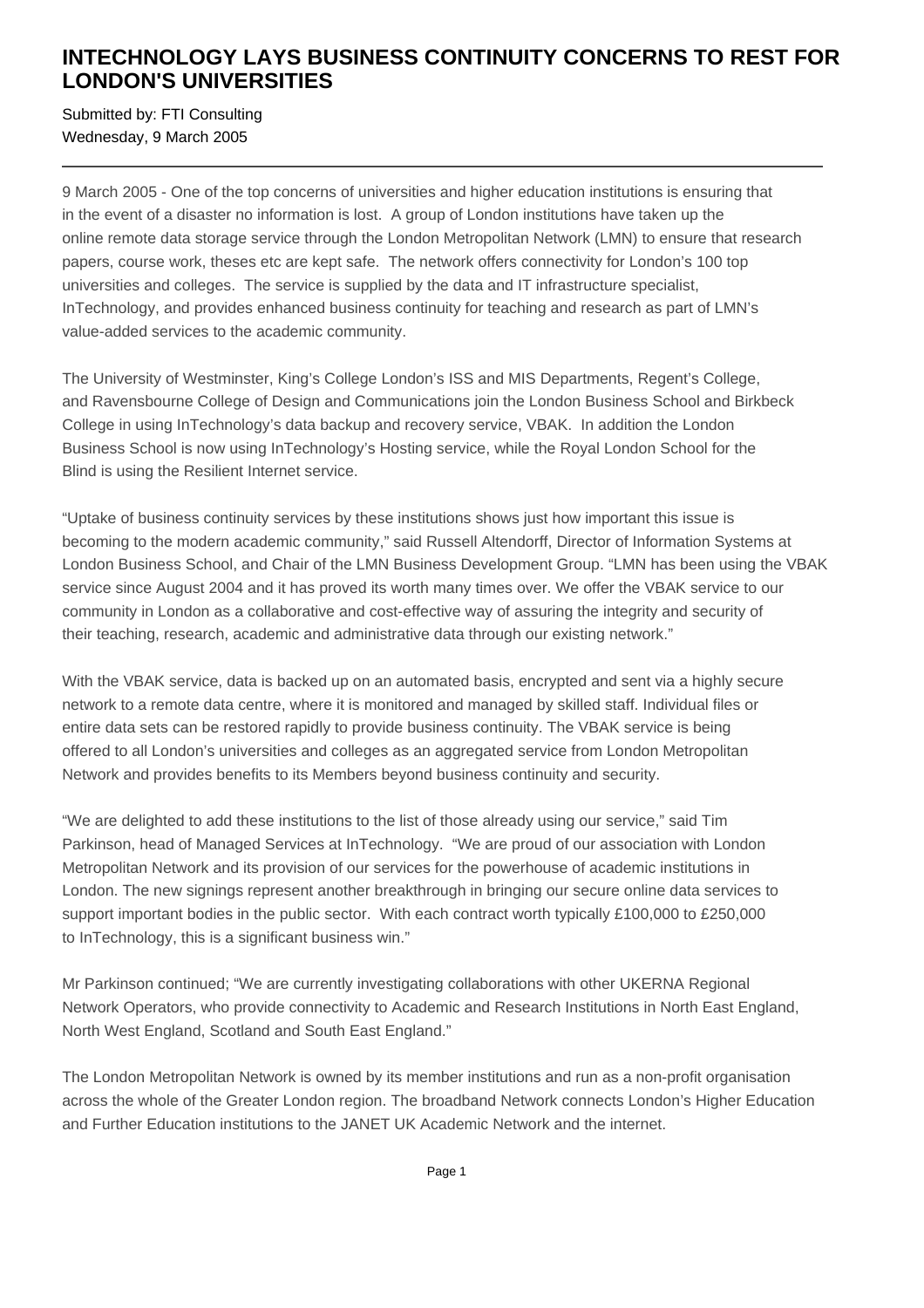"Back in August 2004 when we began this project, we expected that through the connection between London Metropolitan Network and InTechnology, we will be able to offer additional services and benefits to our Members in the future," said Russell Altendorff. "This has already come to fruition and we expect further developments in the near future." - Ends -

Notes To Editors:

## London Metropolitan Network

London Metropolitan Network (LMN) is a non-profit making limited company owned by the Higher Education and Further Education institutions of Greater London, providing a state-of-the-art network connecting those institutions to the Academic Network and the internet. LMN has over 12,500 miles of cable, ships over 290,000 Gbps/ year (equivalent to 150 academic libraries full of information) and is one of the biggest providers of internet connectivity in London. LMN have a user base of 1,000,000 staff and students in Greater London.

## About InTechnology

InTechnology plc is a 21-year old AIM listed public company, with an annual turnover approaching €0.5billion, employing 500 people in France, Germany, Italy, Netherlands, Portugal, Spain, Switzerland and headquartered in the UK.

InTechnology provides IT infrastructure solutions, products and services to business, through a network of value-added resellers, systems integrators and consultants.

The company's offering unifies all areas of IT infrastructure to help organisations:

§ Store data in the face of 100% year-on-year growth in data volumes

§ Manage data for optimum business efficiency and reduced operational cost

§ Protect data against ever increasing threats from malicious attack to data loss

§ Network data to maximise network computing opportunities

§ Liberate corporate data to maximise its value for the organisation

More details about InTechnology (LSE, AIM: ITO) are available at www.intechnology.co.uk <http://www.intechnology.co.uk>

For further information please contact: Edward Taylor / Jo Brice Financial Dynamics 020 7269 7295 / 246 Edward.taylor@fd.com / jo.brice@fd.com